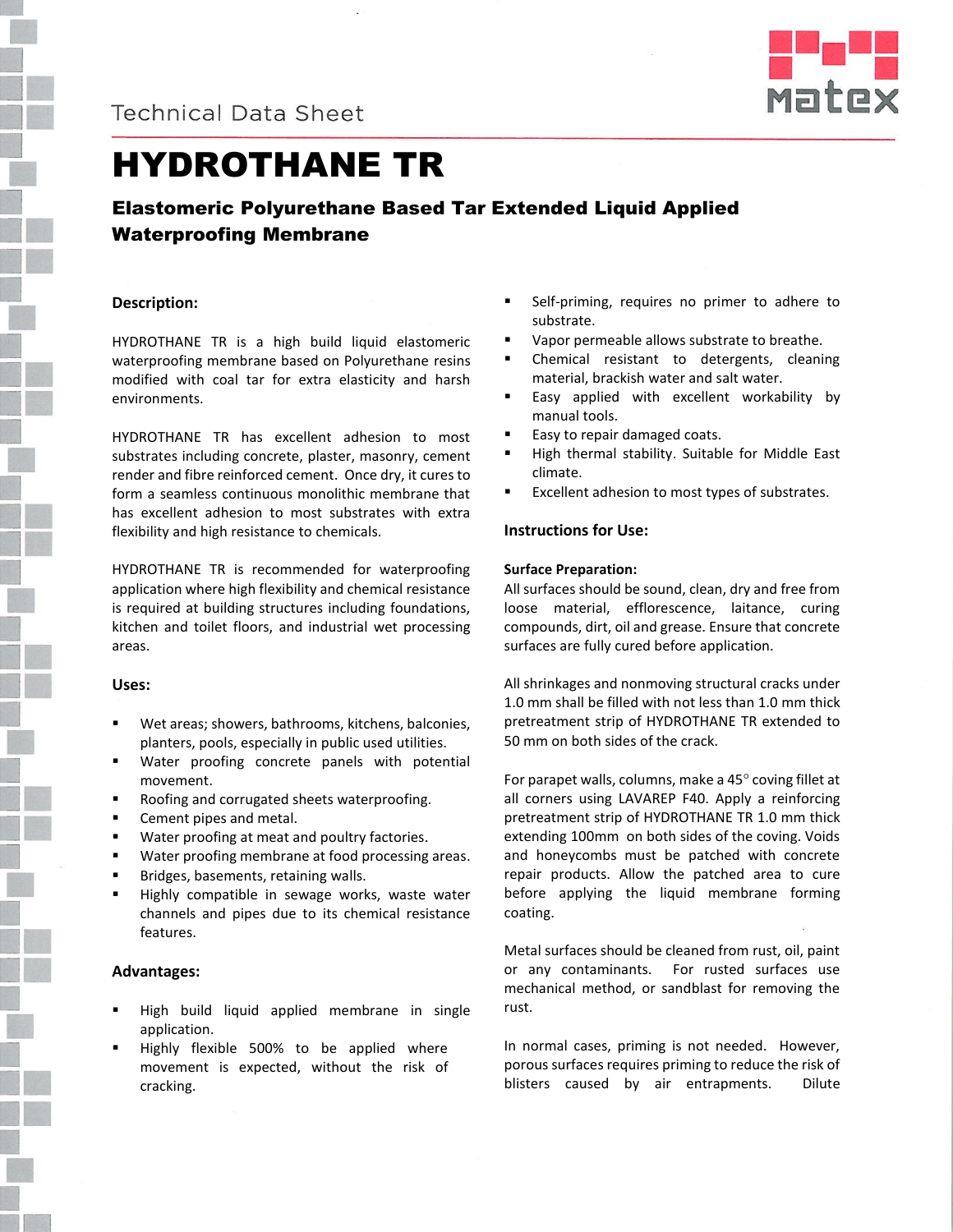# HYDROTHANE TR

HYDROTHANE TR with 10% ARMOSOLVENT and use as a primer.

Primer can also be used for application of new coat on top of old ones.

Expansion and movement joints should not be covered with a coat of HYDROTHANE TR. Instead, those joints should be sealed with MEGASEAL PU, polyurethane sealant.

#### **Mixing:**

HYDROTHANE TR is a single component ready to use product. Shake the drum well to mix any settled material.

#### **Application**:

HYDROTHANE TR can be applied with a roller, trowel, brush or spray machine. It is recommended to apply two coats in case of roller or brush applications. Apply rich coat to the surface in a spread rate of approx. 0.75  $Kg/m<sup>2</sup>$  per coat. Subsequent coats to be applied to the first coat with same rate of application preferably in 90 degree direction.

Do not allow first coat to be exposed for long periods of time, in order not to eliminate the chance of membrane damage or contamination. It is recommended to cover the first coat once it is completely cured by mortar, tiles or any finishing product as specified.

Do not apply tiles adhesive to HYDROTHANE TR membrane while the coat is still uncured. To provide a good mechanical bonding between tiles and the membrane, by spreading the final coat of HYDROTHANE TR with silica sand while it is still wet.

### **Standards:**

HYDROTHANE TR conforms to:

ASTM D2240, ASTM C836, ASTM D412, ASTM D624

### **Packaging:**

HYDROTHANE TR is available in 20 Kg pails.

#### **Storage:**

HYDROTHANE TR to be stored in original packing in dry conditions away from direct sunlight and high humidity levels. Stored at +15°C to 25°C

| <b>TECHNICAL PROPERTIES</b>    |                |                                   |
|--------------------------------|----------------|-----------------------------------|
| Color                          | $\cdot$        | <b>Black</b>                      |
| Density                        |                | $1.30$ kg/Ltr.                    |
| Pot Life                       |                | 45 minutes @ 25°C                 |
| <b>Solid Contents</b>          |                | 90%                               |
| Touch dry                      |                | 10 hours                          |
| Full Dry                       |                | 3 days                            |
| Water vapor trans.             |                | $>0.39$ g/h/m <sup>2</sup>        |
| Adhesion to concrete           | $\ddot{\cdot}$ | 2.0 N/mm <sup>2</sup>             |
| Shore A hardiness              |                | 50                                |
| Tensile Strength               | $\ddot{\cdot}$ | $1.5$ N/mm <sup>2</sup>           |
| <b>Tear Resistance</b>         |                | 15 N                              |
| Elongation                     |                | 640%                              |
| Water penetration              |                | <b>NIL</b>                        |
| <b>Crack Bridging</b>          |                | $>2$ mm                           |
| Service Temperature            | t.             | 10 to $75^{\circ}$ C              |
| 100% Modulus of Elasticity     | $\mathbf{r}$   | $0.64$ N/mm <sup>2</sup>          |
| <b>Chemical Properties</b>     |                | Good Resistance against           |
|                                |                | acidic and alkali                 |
|                                |                | solutions, detergents,            |
|                                |                | seawater, brackish                |
|                                |                | water and oils.                   |
| <b>Application Temperature</b> | $\mathcal{L}$  | $+5^{\circ}$ C to $+40^{\circ}$ C |

#### **Coverage:**

HYDROTHANE TR achieves coverage of 1.5 kg per 1  $m<sup>2</sup>$ @ 1.0 mm dry film thickness.

#### **Shelf Life:**

HYDROTHANE TR can be utilized within minimum 6 months of production date if stored in proper conditions in unopened original packing.

#### **Cleaning:**

Clean all tools with solvent before product hardens.

# **Remarks:**

- For external application, do not apply the product in rainy weather.
- HYDROTHANE TR should not be applied on surfaces with a risk of rising dampness.
- Water test should be applied after the final coat is totally cured.
- **During summer season, working area should be** covered to prevent direct sunlight.